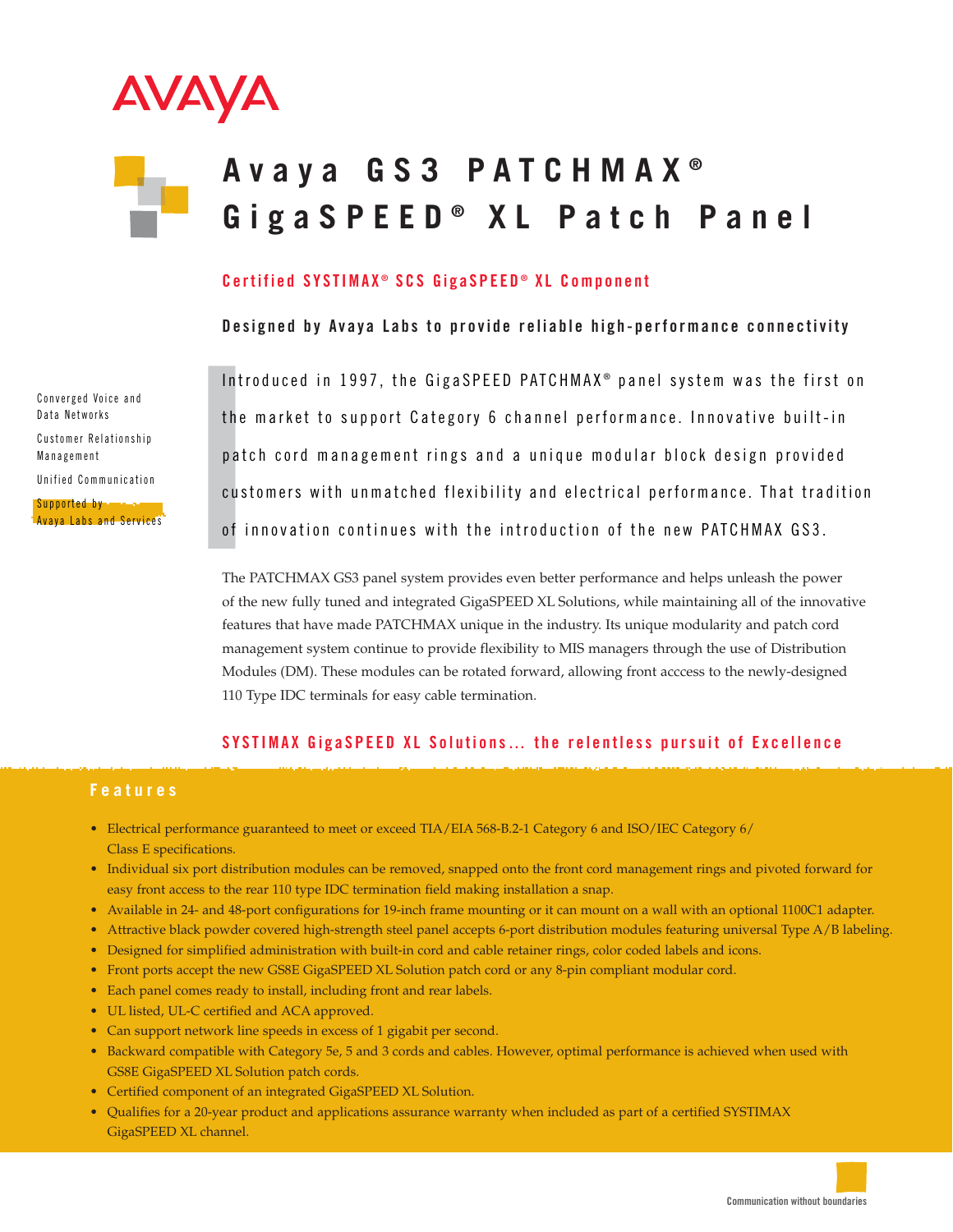

## **Performance Specifications**

|                       | PatchMAXGS3<br><b>Patch Panel</b>    | XL7<br><b>Solution</b>                     | XL <sub>8</sub><br><b>Solution</b> |
|-----------------------|--------------------------------------|--------------------------------------------|------------------------------------|
|                       |                                      | <b>GigaSPEED Channel</b><br>(4 Connectors) |                                    |
|                       | <b>Typical Worst</b><br>Pair Margin* | Guaranteed<br>Margin**                     | Guaranteed<br>Margin**             |
| <b>Insertion Loss</b> | 64.8%                                | $5.0\%$                                    | 7.5%                               |
| <b>NEXT</b>           | 6.6 dB                               | 6.0 dB                                     | 7.0 dB                             |
| <b>PSNEXT</b>         | $7.2$ dB                             | 7.5 dB                                     | 8.5 dB                             |
| <b>ELFEXT</b>         | $6.7 \text{ dB}$                     | 6.0 dB                                     | $8.0 \text{ dB}$                   |
| PSELFEXT              | $6.4 \text{ dB}$                     | $8.0 \text{ dB}$                           | 10.0 dB                            |
| Return Loss           | 6.7 dB                               | 4.0 dB                                     | 4.0 dB                             |
| Frequency Range       | 1-250 MHz                            | $1-250$ MHz                                | $1-250$ MHz                        |

\* Typical worst pair swept margin when measured with a GS8E modular patch cord.

\*\*Guaranteed margin is valid at any frequency from 1-250 MHz for a SYSTIMAX certified channel comprising GigaSPEED XL apparatus and 71E series cable (GigaSPEED XL7 Solution) or 81A series cable (GigaSPEED XL8 Solution). Values represent margin over the draft Category 6/Class E channel specifications.





**Figure 2:** PM GS3-24 showing the cord management brackets with a 6-port module mounted for front access termination

# **Specifications**

| <b>Dimensions</b>                    | (Width x Height x Depth)                                                |  |
|--------------------------------------|-------------------------------------------------------------------------|--|
| <b>PM-GS3-24:</b>                    | $19.0 \times 3.50 \times 1.25$ in $(48.26 \times 8.90 \times 3.20$ cm)  |  |
|                                      | - 2 Rack Unit Universal A/B labeling                                    |  |
| <b>PM-GS3-48:</b>                    | $19.0 \times 5.25 \times 1.25$ in $(48.26 \times 13.34 \times 3.20$ cm) |  |
|                                      | - 3 Rack Unit Universal A/B labeling                                    |  |
| 1100C1-35-19 Wall Adaptor:           | $19.0 \times 3.50 \times 5.0$ in $(48.30 \times 8.89 \times 12.70$ cm)  |  |
| 1100C1-70-19 Wall Adaptor:           | $19.0 \times 7.00 \times 5.0$ in $(48.30 \times 17.78 \times 12.70$ cm) |  |
| <b>Operating Temperature Range:</b>  | 14°F to 140°F (-10°C to 60°C)                                           |  |
| <b>Storage Temperature Range:</b>    | -40°F to 158°F (-40°C to 70°C)                                          |  |
| Humidity:                            | 95% (noncondensing)                                                     |  |
| Nominal Solid Conductor Diameter:    | 0.025 to 0.020 in (0.64 to 0.51 mm) (22 to 24 AWG)                      |  |
| Nominal Stranded Conductor Diameter: | 0.025 to 0.020 in (0.64 to 0.51 mm (22 to 24 AWG)                       |  |
| <b>Insulation Size:</b>              | 0.042 in (1.08 mm) (22 to 24 AWG) Maximum DOD                           |  |
| <b>Insulation Types:</b>             | All plastic insulates (including PVC,                                   |  |
|                                      | irradiated PVC, Polyethylene, Polypropylene,                            |  |
|                                      | PTF Polyurethane, Nylon, and FEP                                        |  |
| <b>Modular Jack Insertions:</b>      | 750 minimum insertions of an FCC 8-Position                             |  |
|                                      | Telecommunications Plug                                                 |  |
| <b>Front Panel:</b>                  | Black powder painted steel.                                             |  |
| <b>Modular Panels:</b>               | High-impact, flame retardant,                                           |  |
|                                      | UL-rated 94V-0 thermoplastic                                            |  |

GS3-24 Patch Panel showing one module mounted for front termination

**Figure 1:** Front view of a PM